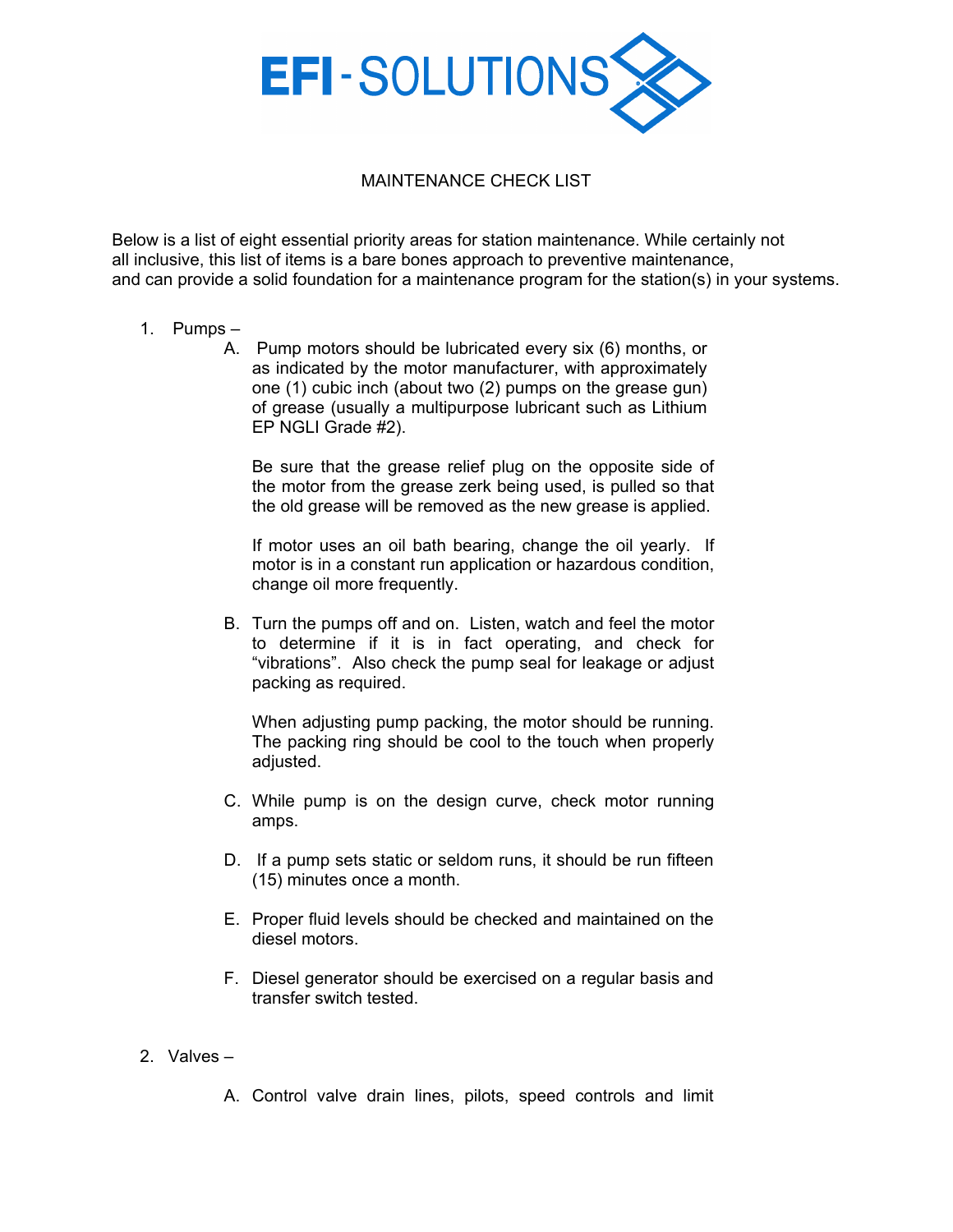switches should be exercised, when practical, to determine that it is operating properly, and its timing is correct. Any trim line screens or strainers should be cleaned twice annually.

- B. Manual valves should be opened and closed. Gear operated butterfly valves should be re-greased as needed. Swing check valves should be checked for operation.
- 3. Electrical Controls
	- A. Starters, relays and other contactors should be energized and de-energized to determine operation. All switches, selectors and circuit breakers should be turned on and off. All connectors should be checked for snugness. There should be no relay chattering or burnt odor from the panel. Once a year, turn all electrical apparatus off, leave all circuit breakers on, check electric meter (there should be no movement in the electric meter disc as movement indicates electric power is being used). Movement may indicate trouble in the electrical circuits (potential ground fault).
- 4. Leakage
	- A. No flanges, fittings, couplings or other connections should leak. Check sensing lines and hydraulic power lines to control valve pilots for leaks. Also drain lines from hydraulic pilots, dehumidifiers and packing glands on packed pumps should be inspected.
	- B. The presence of condensation indicates that the dehumidifier or heater or both, are not working properly. Heat in the station must be maintained at 60ºF or higher for complete dehumidification.
	- C. Ground water leakage through hatch gaskets or conduit entrances can occur and should be checked.
- 5. General Conveniences such as lights, sump pump, heater, dehumidifier, exhaust fans and receptacles
	- A. Should be used to verify they are in working order. The exhaust fans should be lubricated with a few drops of SAE non-detergent oil every six (6) months or so. Sensing lines to pressure switches and gauges and drainage lines should be flushed periodically. The ladder should be checked for tightness and damage. The paint coating should be checked and touched up as needed.